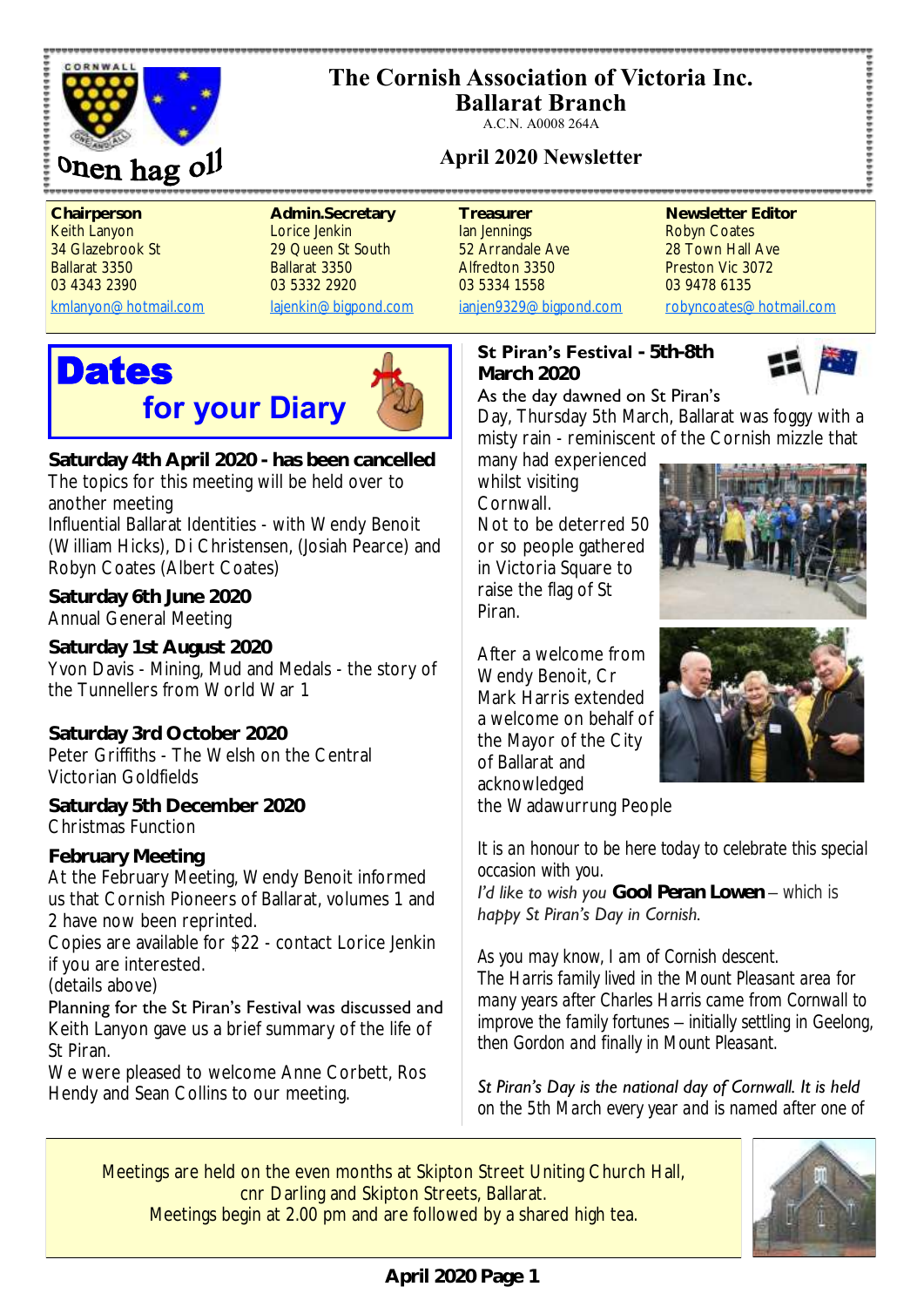*the patron saints of Cornwall, Saint Piran, who is also the patron saint of tin miners.*

*Cornish immigrants played a major part in the early development and prosperity of Victoria.* 

*They brought skills on which the early settlement of Ballarat was dependent.* 

*This included mining skills – with an influx of engineers and mine managers.*

*The Cornish brought educators, including William Henry Nicholls at Mt Pleasant, Charles Curnow Phillips and Sir Leslie Morshead.*

*They established churches, including the community of Wesleyans in Skipton Street.*

*They embarked on civic duty. At least four Mayors of Ballarat – John Henry Williams, John Whykes, Henry Leggo and Richard Pearse – were all Cornish.*

## *They forged businesses –*

- *Henry Richards Caselli – the architect of many buildings around Ballarat including the Ballarat Fire Station Tower in Ballarat East, the Ballarat Woollen Mill and St Alipius Catholic Church to name a few*
- *James Ivey, the boat builder, whose steamers in 1882, Prince Consort, Queen and Princess, sailed every-day to and from the Ballarat Botanical gardens*
- *Cyrus Bath Retallack, a blacksmith with a shop in Sturt Street who later became a blacksmith and farrier with premises in Mair Street*
- *And Thomas Bath – who obtained Ballarat's first publican's licence and opened what we now refer to as Craig's Hotel.*

*And those with Cornish connections served our country in times of war. Sir Leslie Morshead and Sir Albert Coates had Cornish connections while William Dunstan VC's grandparents were Cornish.*

*Today, we continue to celebrate our important Cornish heritage that laid the foundation's for Ballarat's future and for our future generations.*

*I'd also like to congratulate the Ballarat Branch of the Cornish Association of Victoria for its dedication to raising awareness of the importance of the Cornish emigration in the development of Australia, particularly in Ballarat. And also for its work to stimulate interest in the history, family history, antiquities, traditions and social conditions of Cornwall.*

*I hope you enjoy this special day. Thank you. Mark Harris* 



The President of the Cornish Association of Victoria, Ken Peak, responded:



*Meur ras a'n dynnargh kuv na.* 

*Pur lowen ov vy bos omma yn Ballarat avel Lywydh an Kowethas Gernewek a Victoria.* 

*Enor meur yw ragov vy ow honen ha rag Kernow. Myttin da! Ass yw dydh arbennik!* 

*Hedhyw yw Gool Sen Pyran - vydha pub blydhen dhe'n pympes a vis Meurth.* 

*Gool Sen Pyran yw tra vras yn Kernow ha dres an norvys. Dell, Gool Pyran lowen!*

For those who may have missed a few words, this is what I said in the ancient Cornish language:

*Thank you for that warm welcome.* 

*I am very pleased to be here in Ballarat as President of the Cornish Association of Victoria.* 

*It is a great honour for me personally and for Cornwall. Good Morning!* 

*What a special day it is!* 

*Today is St Piran's Day - the fifth of March each year. St Piran's Day is a big affair in Cornwall and around the world.* 

*So, Happy St Piran's Day!"*

Now before we raise the St Piran's flag - the flag of the Cornish nation - I would like to very briefly tell you the story of the legend of St Piran and why the day is so important to all people with a Cornish heritage.

There was holy man called Kieran who lived in the  $5<sup>th</sup>$  century in the land of 'Iwordhon' or Ireland, as we would call it today in English.

One day Kieran came across a battlefield and there were dead and dying men everywhere.

The ground was red with the blood of brave warriors. Kieran prayed for the souls of these men. Then a miracle happened and the dying men got up as if they had woken from a deep sleep.

The now healthy warriors thanked Kieran and gave thanks to God for sending him to them.

However the King who led the winning army was very upset by Kieran's efforts to help his enemies. He sent soldiers in the middle of the night to seize him. They took him to a cliff on the coast nearby. It was a wild and wet night and the waves were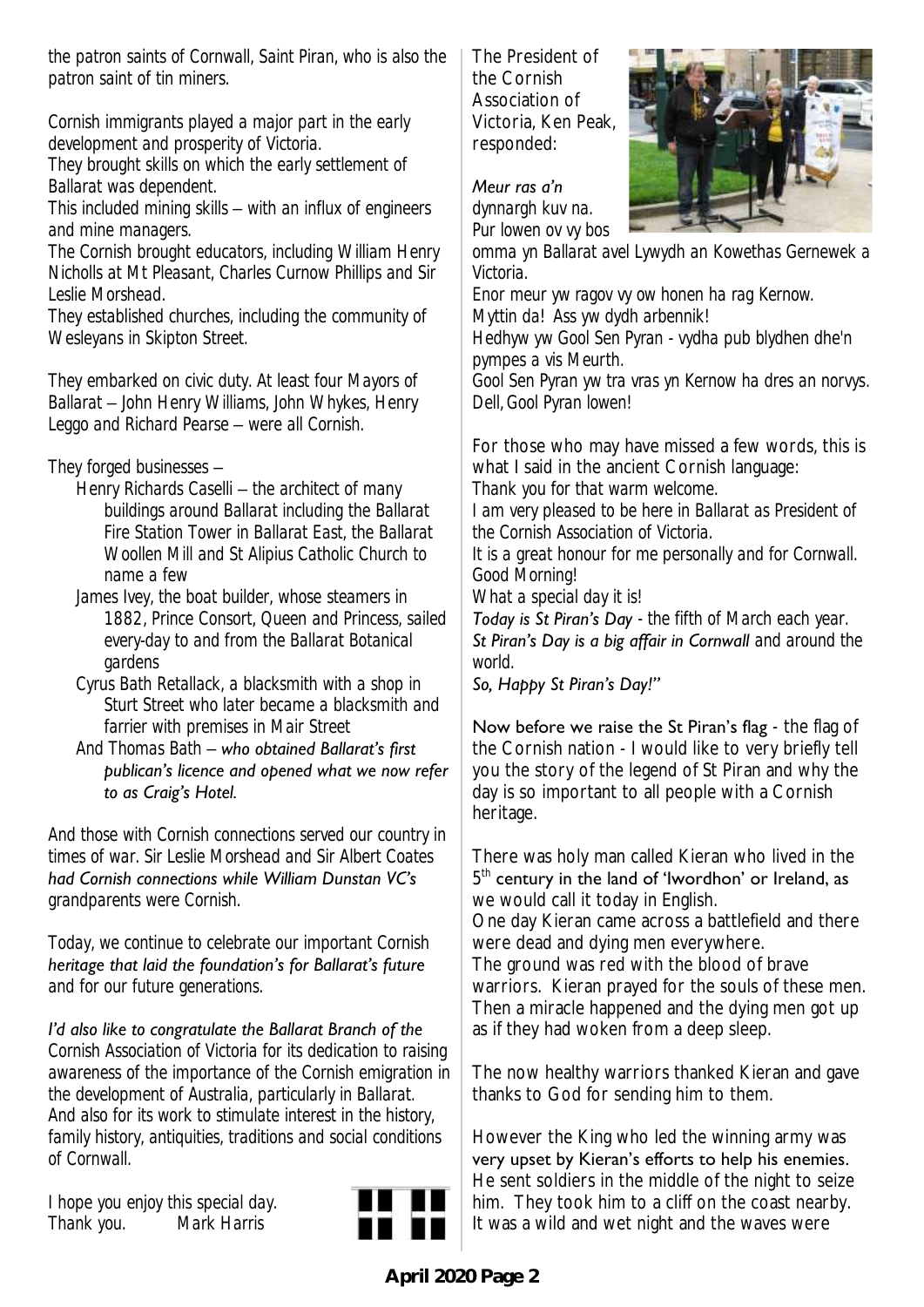## crashing on the rocks below.

They tied poor Kieran to a round granite millstone and threw him into the wild raging sea. No one in 'Iwordhon' ever heard of him again.

But that's not where the story ends.

Somehow, so the legend goes, the huge millstone floated in the sea with our Kieran tied to it! It floated across what we know now as the Celtic Sea and finally landed on a wide sandy beach. It was the  $5<sup>th</sup>$  of March.

Kieran had arrived on the north west coast of what we know today as Kernow or Cornwall. Kieran was met by a group of Cornish locals who freed him.

They mispronounced his Irish name and they called him Perran in Cornish.

A very cold Kieran or Perran gave thanks to God and with the help of his new friends they made a ring of stones for a fire to keep warm.

Perran's magical fire got so hot that a pure white metal, which we know today as tin, began to flow out of the blackened stones.

The people had seen these stones in the ground before and so tin mining began in earnest, making the Cornish people happy.

#### They named this stretch of beach 'Perran's Cove' or 'Perranporth' in Cornish where a village of the same name still stands in Cornwall.

The people of Kernow were so grateful to Perran or Piran as he came to be called, that they made him 'Sans Tasek an Stenoryon' or the Patron Saint of Tinners.

St Piran went on to become a great orator and converted many local folk to Christianity. The flag that you see here today represents the white tin on the black stones. This is why Pirantide is so important for people of

Cornish heritage.

For us it also represents the contribution to Australia made by Cornish miners - the 'Cousin Jacks and Jennies' who were our Cornish ancestors. So many Cornish miners came to the goldfields of Central Victoria 170 years ago, including my great, great grandfather.

Like many others from Britain at the time, they were forced to find work in other lands. But it was the Cornish miners who were sought after to work all over the world.

Their reputation, hard work and expertise went before them and they

were at the forefront of mining innovation and progress.

Today we pay tribute to the contribution of the Cornish miners here on the goldfields of Ballarat.



With great pride I raise the St Piran's flag. *'Kernow ha Sen Pyran bys Vykken!'* 

*Cornwall and St Piran forever!* 

Thank you. Ken Peak



Following the Flag Raising, people adjourned to the Skipton Street Uniting Church Hall for a delicious Pasty and Salad Lunch, with Pasties supplied by Kieran King from the Aussie Oggie Pasty Company in Ballarat and salads prepared by Bev Hocking.





During the afternoon,

Ken Peak, CAV President, gave us an interesting insight into the genealogy of his family initially using the DNA results of his and his mother but also through researching the origins of the Peak surname.

He was surprised at some of the DNA results as far as locations were concerned including connections to the Basques in Spain.

An ancestor, William John Attwood, who travelled from Frome (Somerset) to Texas to Tylden (near Woodend) had many adventures.

During his time in Texas, William Attwood was granted several hundred acres of land by the American government for his contribution to the civil war.

A plaque on the Frome Sunday School building where he had served as Sunday School Superintendent for many years is of particular significance to the family.

#### 'Peak' or 'Peake' is not a traditional Cornish surname but is most likely derived from a 'Saxon' or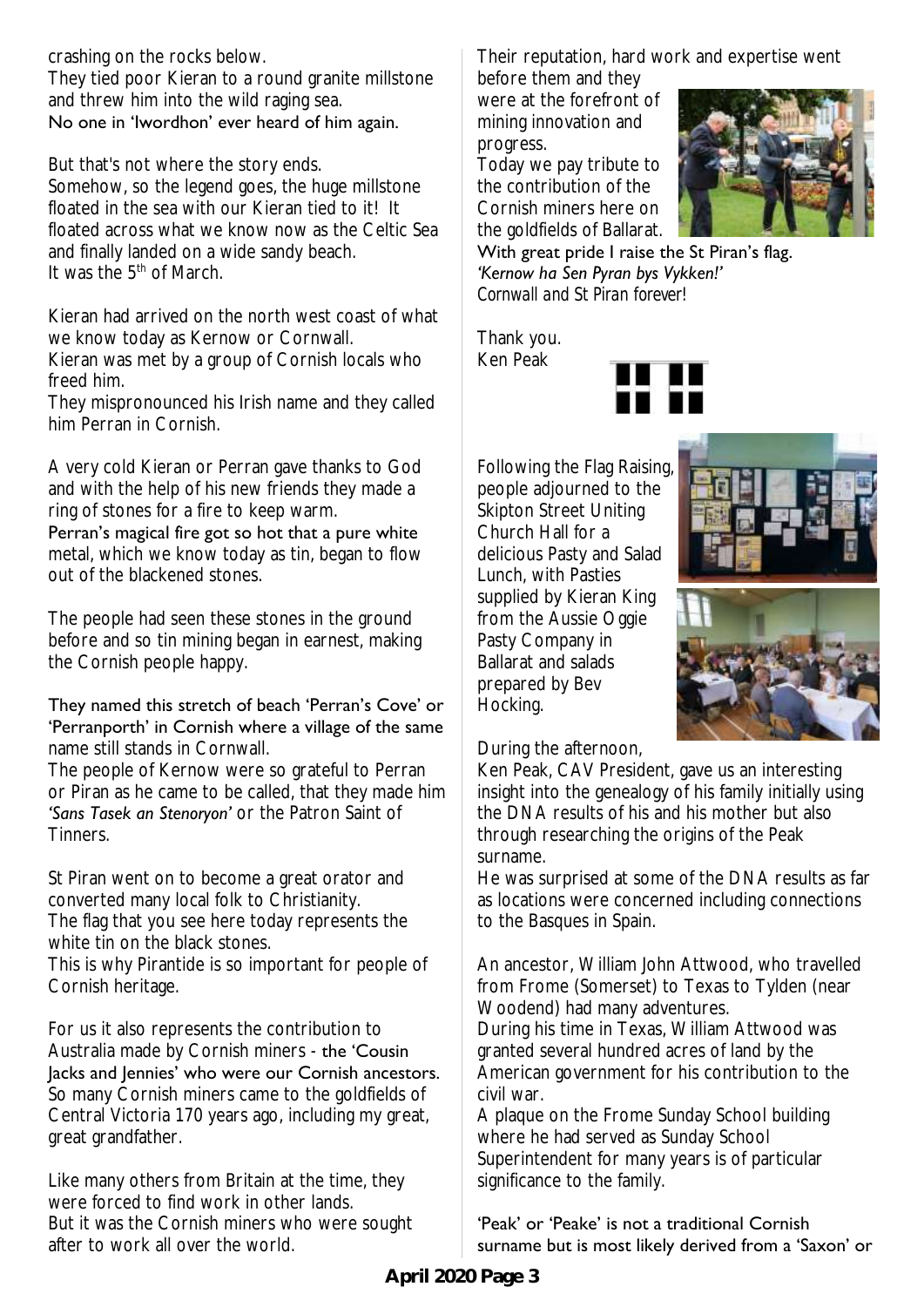'Old English' word 'Pekke' meaning hill or mountain. It is recorded that the 'De Pech' family received tenanted land in Denbighshire in Wales not long after 1066.

Ken's great, great grandfather, Thomas Henry Peak, arrived in Australia in late 1854 and his wife to be, Ann Curnow Roberts, travelled to Australia four years later (with some members of her family), and they were married in December 1858 in Castlemaine. They made their home in Spring Gully. Thomas was the night manager of the Duke of Cornwall Mine and later was employed by the Mt Alexander Shire. The family moved to Collingwood and he worked for the Collingwood Council. One of their daughters, Harriet, married Albert Woolhouse, and they lived in Northcote. Albert Woolhouse is a relative of Janet Woolhouse and so Ken and Janet are Cornish Cousins.



Thirty-one participants assembled at Skipton Street Hall, on the morning of Friday 6th March, for a tour of Creswick, and were met by Leanne and Rob, from Bendigo, at the Creswick Information Centre along with our guide for the morning, Val Lawrence.



A short tour of Creswick and visits to the Anglican church (home to the Barkly Street UC Organ) and the Masonic Temple, a first for most people, and a drive past the Australasia Mine no. 2 disaster site, where 22 miners died in 1892, preceded our visit to the immaculately kept Creswick Cemetery.

Jim and Bev Hocking, our tour organizers, had arranged for each person to have a pack of material, with information about some of the interments in the cemetery - Bev and Jim had previously been to the cemetery to tie gold and black ribbons on graves of interest.

People enjoyed morning tea in the Rotunda.



Returning to Creswick several people stopped off at the Creswick Woollen Mills and others returned to have lunch in Creswick.

The Creswick Museum was of interest to most and some people enjoyed sitting in the sun chatting and relaxing.







The South Gardens, opposite Lake Wendouree, was the venue for the 34th Australian Assembly of Bards of the Gorsedh Kernow, on Saturday 7th March. Twenty-one Bards participated and had travelled from NSW, South Australia, Bendigo, Geelong and Melbourne to join those from Ballarat.



Following the Ceremony Bards and their families and friends adjourned to the Skipton Street UC Hall for afternoon tea.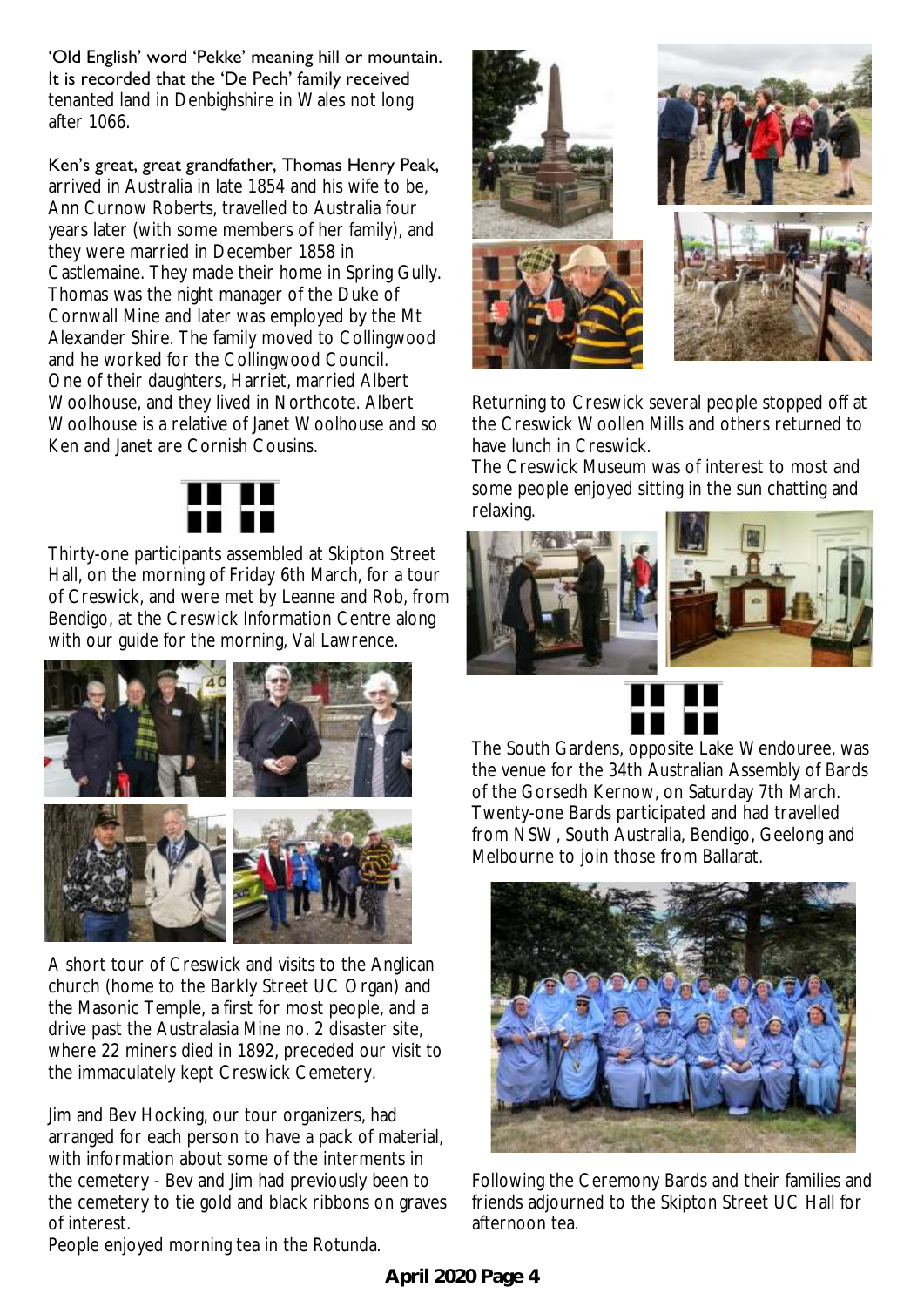

In the evening fifty-two people gathered for dinner, at Barklys restaurant, where a celebratory cake was cut by Lenice Stuchbery. Our after dinner speaker, Dr Phil Roberts, shared information concerning

#### Ballarat's Avenue of Honour and Arch of Victory. Phil was the recipient of the Premier's History

Award in 2019 for his book, *Avenue of Memories.* 

#### *Avenue of Memories* was produced to mark the centenary of Ballarat's Arch of Victory and Avenue of Honour, which runs for 22

kilometres and is considered the longest avenue of its kind in Australia. Close to 4,000 trees were planted on the avenue to pay tribute to the men and women from the district who served in World War One, 528 of whom died.



Some lusty singing of Methodist hymn favourites preceded and were included in the Heritage Church Service at Skipton Street Uniting Church on Sunday morning.

Rev. Ted Curnow and his wife Beryl led the Service based on a Chapel Service and Ted's text was from the book of Hebrews 13: 8 - *Jesus the same, yesterday, today and tomorrow.*

(Ted has kindly allowed this to be placed on the CAV website:

[http://www.cornishvic.org.au/docs/An%20Autumn%](http://www.cornishvic.org.au/docs/An%20Autumn%20Cornish%20Weekend%20%20%20Ballarat.pdf) [20Cornish%20Weekend%20%20%20Ballarat.pdf](http://www.cornishvic.org.au/docs/An%20Autumn%20Cornish%20Weekend%20%20%20Ballarat.pdf)















After a light lunch provided by the Skipton Street UC women, Max Duthie gave us a short talk about the history of the Mt Pleasant area of Ballarat, before twenty-one people travelled in convoy to a selection of sites where Max gave us information about each of the sites.





Special thanks to Bev and Jim for providing transport in their mini-bus.

In the evening twenty-two met for dinner at the Leagues Club.

Thank you to everyone who came to the Festival and also to all those who contributed in any way to the Festival's success.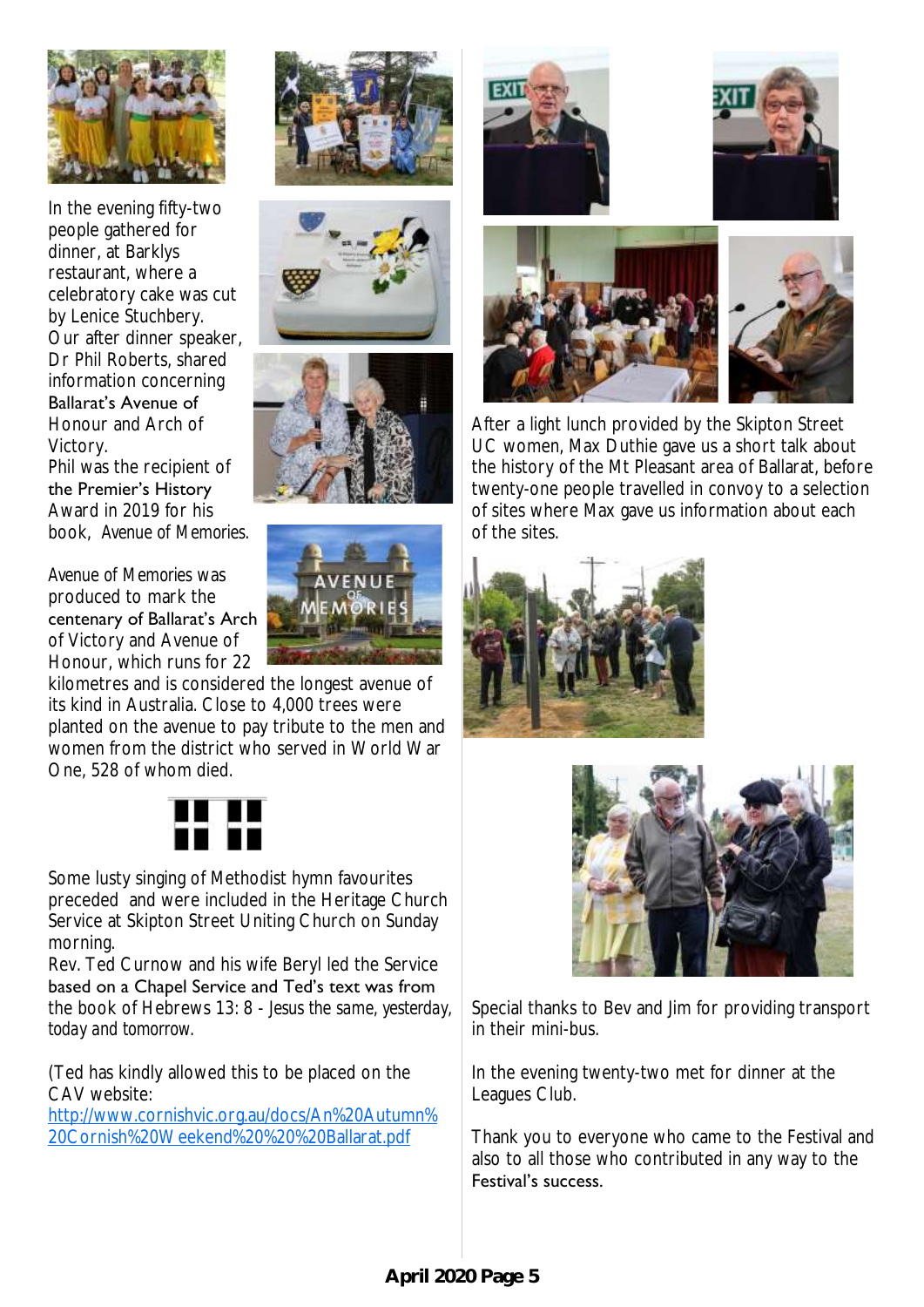## CORNISH snippets

#### **It's Celtic Saints' Month**

With St David's Day tomorrow (1st March), St Piran's on Thursday (5th March) and St Patrick's (17th March) in a couple of weeks' time, this has to be the month of the Celtic saints.

To the greater glory of St Euny, my local saint, I shall be forced to devote the next three blogs to the subject.

#### Who were the Celtic saints?

Saints were supposed to have been roaming around in the early middle ages causing all sorts of mayhem while confronting pagans and serpents alike. They were men and sometimes women, Christian missionaries, suffering for their faith, performing miracles and founding churches during their hectic voyaging up and down the seaways of Celtic Britain.

#### What truth can be gleaned from the scanty historical record is more prosaic?

Some saints may well have taken to their boats (or millstones or leaves).

The life of Samson, written in the late 600s, suggests he crossed Cornwall on his way from Wales to Brittany.

However, most saints' lives were written up much later, from the ninth century onwards, centuries after their subjects had died, and are much less credible.

Although people liked to think that 'their' saint personally founded 'their' church, it's more likely that the saint's cult migrated, not the saints themselves.

The great age of the Celtic saints was the period between 500 and 700, a time when Christianity was spreading across the Celtic world.

This was probably also the time cults began to spread, transferred from monasteries to daughter churches.

Maybe a relic or two, the supposed teeth or a fragment of a saint's bone for example, would accompany the cult, to be proudly displayed in a shrine in the church.

Saints often had their holy wells, to which people would head to seek healing.

Certain saints had particular specialisms; for example, St Cadoc was good for intestinal worms. Meanwhile, if you had a sick pig, St Sancred was the chap to pray to.

They would also have had their special days when services were held, feasts were prepared, relics were proudly paraded around the parish and sometimes the saint's play was performed at the local plain an gwarry.

<https://bernarddeacon.com/2020/03/01/its-celtic-saints-month>

#### **The lifestyle of the Celtic saints**

Around 140 separate Celtic saints were venerated in Cornwall.

Later, it was assumed most of them came from elsewhere, from Wales, Brittany or Ireland, even though many were in fact probably native to Cornwall. As time passed, saints became the object of local folklore.

In imagining the histories of their saints, the Cornish revealed how they saw themselves. Nicholas Orme (in his *Cornwall and the Cross*, p.18) has written that *'between about AD 900 and 1500 … people in Cornwall … saw their past as linked with Ireland and Wales, not with England or Rome'*.

Various miraculous events were associated with Cornwall's saints.

Cuby and Piran could carry fire without being burnt. Petroc lived on an island in the Indian Ocean for seven years sustained by a single fish, while Carantoc possessed a magic perambulating altar. This sailed of its own volition across the Severn from Wales with the saint hot in pursuit. Once across the Severn Carantoc had to tame a serpent that was annoying the locals. The same district near Bristol seems to have been particularly infested with serpents as Keyne turned them to stone by her praying. Not all serpents and dragons were being slain by the score in what was becoming England. Samson had to deal with one on his way through Cornwall for example.

Arthur figured in relation to several saints. Carantoc was assisted by Arthur when taming his dragon, while Kea returned to Cornwall from Brittany to broker a peace deal between Arthur and Modred.

Endelient was the god daughter of Arthur, who had helped her when a local lord killed her cow. When she died, Endelient's body was dragged in an ox-cart and the church built at the place the oxen stopped, something that also happened to Mylor.

Some saints were incredibly strong.

Morwenna carried a stone for the font of her church on her head from the shore up the cliffs to the spot she chose.

Selevan cracked a stone with a single blow of his fist. Menfre or Minver could fight off the devil merely by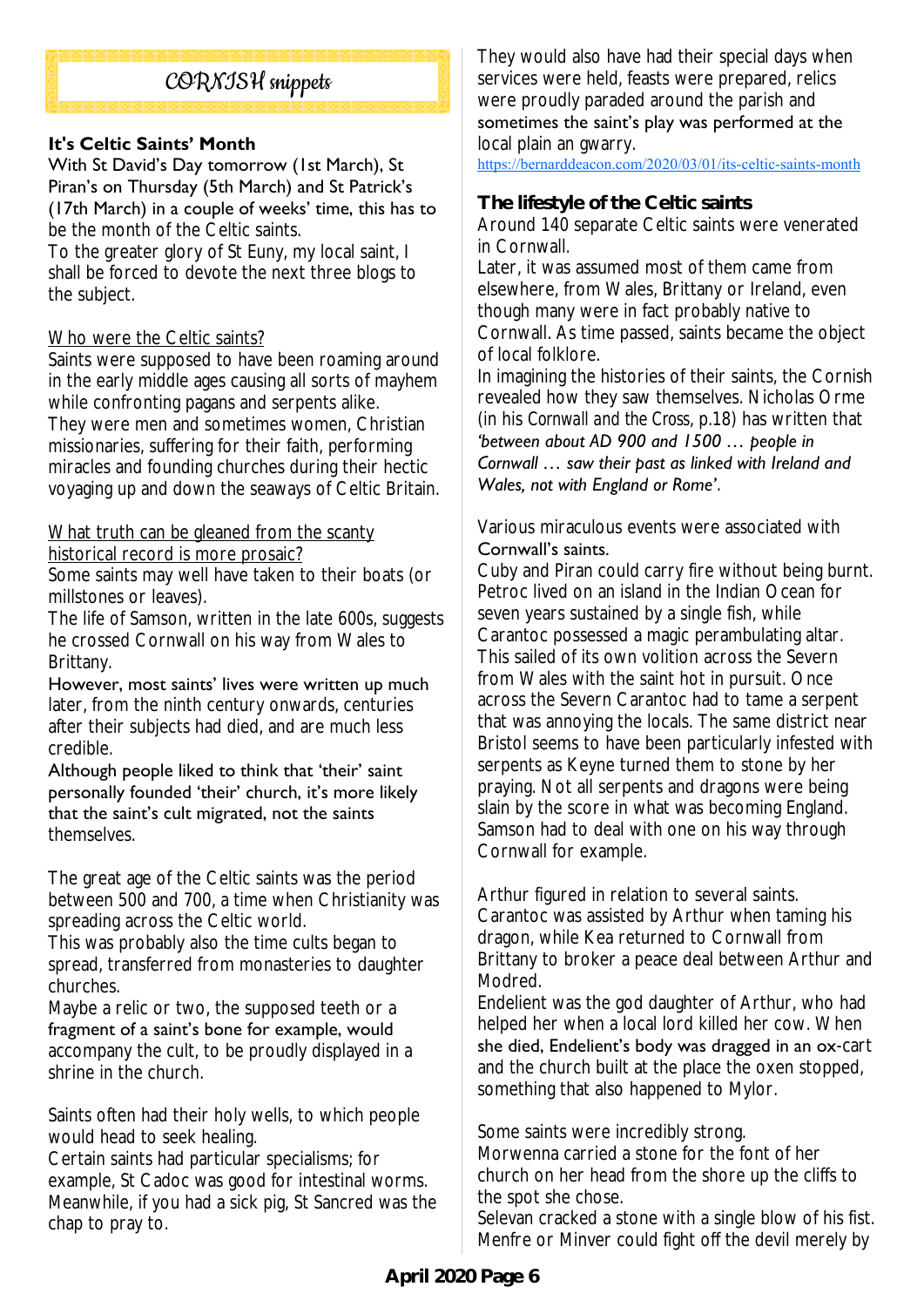throwing her comb at him.

Saints seem to have had more than their fair share of bad luck.

When a child, Mylor, son of a duke of Cornwall, had his hand and foot chopped off by an evil uncle. He received silver replacements that miraculously grew with him.

Blaise was tortured with wool-combs but then very forgivingly became the patron saint of wool-combers. Selevan caught two fish with a single hook to feed the two children of his sister Breage. Unfortunately, the children choked on the bones.

Gwinear was beheaded at the site of his church, massacred by the Cornish pagan King Teudar along with the rest of the company of 777 that he had brought with him from Ireland.

Sancred killed his father by accident and had to live as a swineherd in penance, later being revered for his ability to cure pigs.

According to Nicholas Orme, in 1677 the too-clever vicar of Sancreed was prosecuted by his parishioners

for unwisely saying that he was 'the unhappiest of ministers, for that other ministers were patrons of their flocks but that he was but the herdsman of a company of swine'.

And finally, saints could make what look like quite odd decisions.

God offered Sithney the chance to be the patron of young women.

'No,' replied the misogynist, 'for they'll always be pestering me asking for husbands and fine clothes.' Instead he chose to be the patron of mad dogs. Much less trouble.

## [https://bernarddeacon.com/2020/03/03/the-lifestyle](https://bernarddeacon.com/2020/03/03/the-lifestyle-of-the-celtic-saints)[of-the-celtic-saints](https://bernarddeacon.com/2020/03/03/the-lifestyle-of-the-celtic-saints)

**Bernard W. Deacon** is an academic, based at the Institute of Cornish Studies; he has previously worked for the Open University and Exeter University's Department of Lifelong Learning. His main research interests are:

- \*18th and 19th century Cornish communities
- \*The Cornish language and its revitalisation \*Cornwall's population and how it has changed
- \*How peripheral regions are governed

\*Who are the Cornish and how their identity is presented

He is a fluent Cornish language speaker, and represents the Institute of Cornish Studies on the Cornish Language Partnership. In 2007, he was reelected as Chairman of Cussel an Tavaz Kernuak (The Cornish language Council).

**Festivals cancelled**

Cornwall is not being spared from the effects of COVID 19 and has been experiencing the same panic buying as we have seen in Victoria.

It is unfortunate that three of the major Cornish Festivals have been cancelled and the three places where these are held will no doubt be missing the money brought into their towns/cities by the visitors who attend.

However given the hospital facility shortage in Cornwall and the age of many of its residents, it is understandable.

Several cases of COVID 19 have been reported in Cornwall

The Festivals are:

\*Trevithick Day held on the last Saturday in April in Camborne

\*May Day Festival in Padstow held on 1st May \*Flora day held on 8th May in Helston

The Royal Cornwall Show has been postponed and is now scheduled for 10th to 12th September.

## **Pasty Championship**

A decorated amateur baker from Bristol has taken top prize at the World Pasty Championships at the Eden Project in Cornwall.

Vanessa Farr, who won in the prestigious Cornish Pasty Amateur category, and her friends have been attending the competition since the first one in 2012. She previously won the category at the championships in 2017, before bagging third place in 2013 and 2014 and second place last year (2019). Vanessa bakes her competition pasties in Padstow, Cornwall to ensure they can be defined as Cornish.

**Some Cornish Pasty Facts**

- The first evidence of the pasty in Cornwall has been traced to 14th Century
- During the 19th Century, pasties became the staple food for miners, as they were a convenient size for carrying to work
- It is thought that the miners gave the pasty its distinctive D shape too - the crust became a handle
- The Cornish Pasty received protected status from the EU in 2011. It means any product sold as a Cornish pasty must be made in Cornwall, to the genuine recipe
- A Cornish pasty must have 12.5% meat and at least 25% vegetable content
- The industry employs more than 2,000 people and is worth £300m per year

Source: Cornish Pasty Association